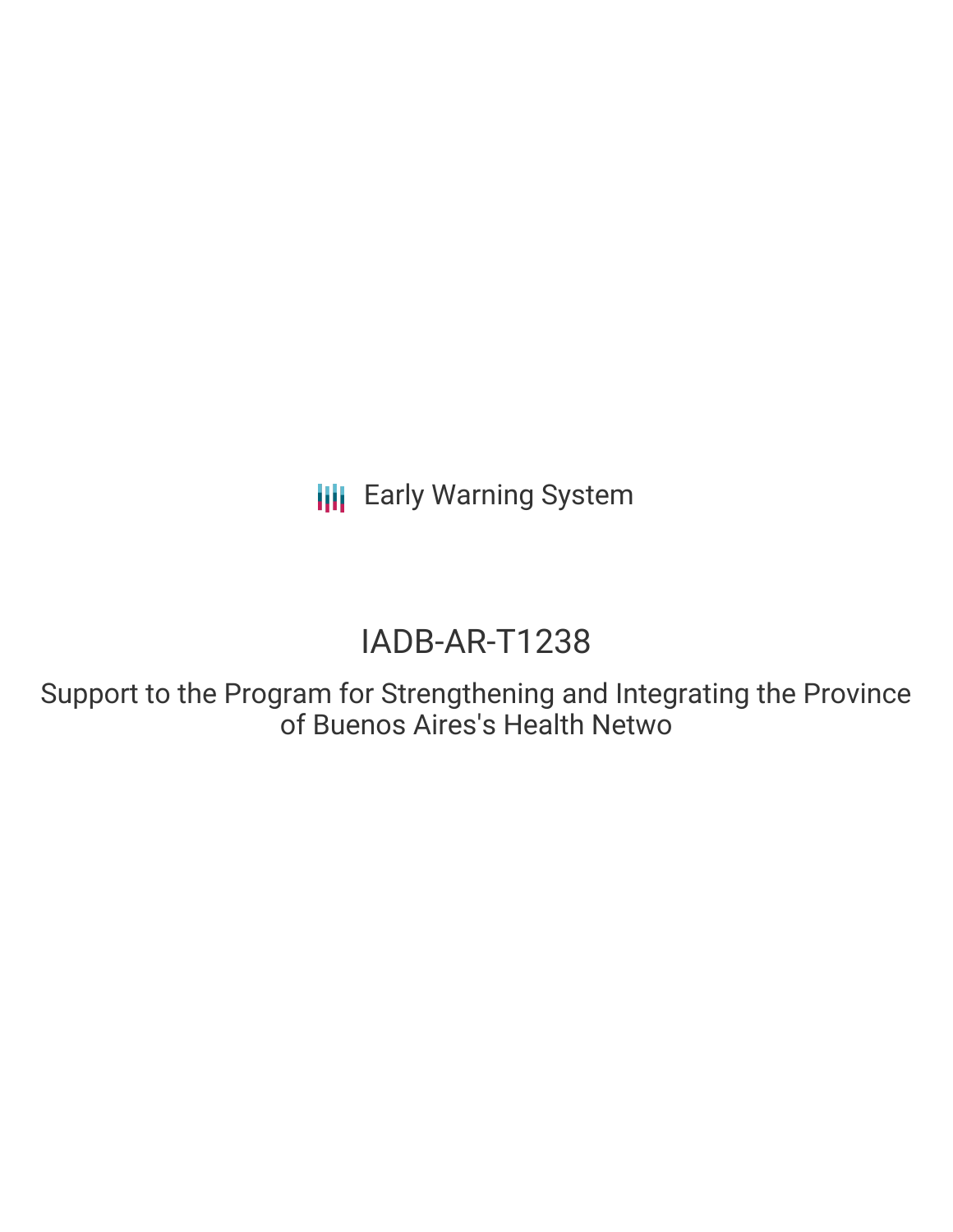

# Early Warning System

#### **Quick Facts**

| <b>Countries</b>               | Argentina                                   |
|--------------------------------|---------------------------------------------|
| <b>Financial Institutions</b>  | Inter-American Development Bank (IADB)      |
| <b>Status</b>                  | Approved                                    |
| <b>Bank Risk Rating</b>        | C                                           |
| <b>Voting Date</b>             | 2019-10-10                                  |
| <b>Borrower</b>                | Government of Argentina                     |
| <b>Sectors</b>                 | Education and Health, Technical Cooperation |
| <b>Investment Type(s)</b>      | Grant                                       |
| <b>Investment Amount (USD)</b> | $$0.20$ million                             |
| <b>Project Cost (USD)</b>      | $$0.20$ million                             |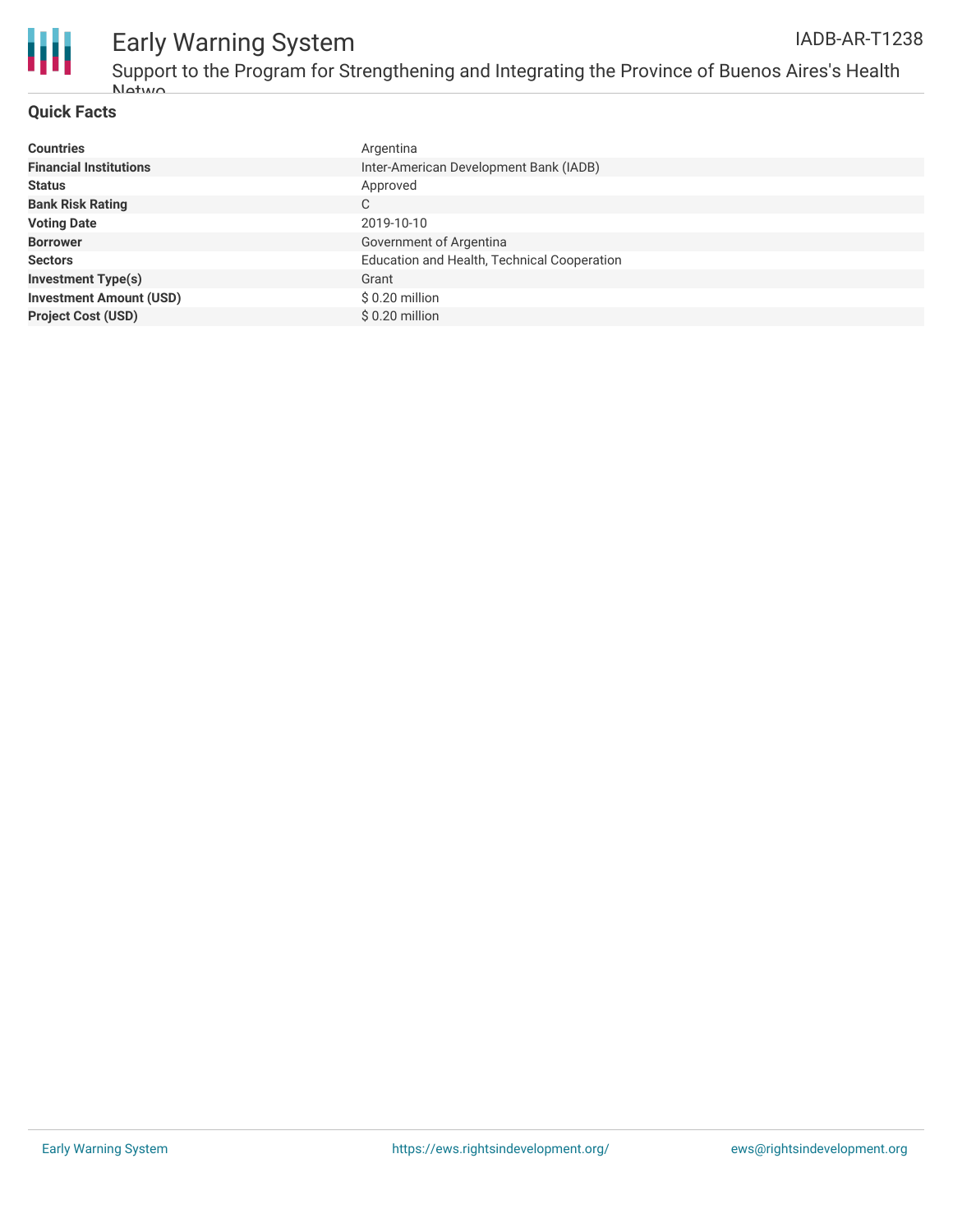

#### **Project Description**

The objective of the project is to strengthen the results-based management capacity and the evaluation agenda of the Program for strengthening and integrating the Province of Buenos Aires's health networks.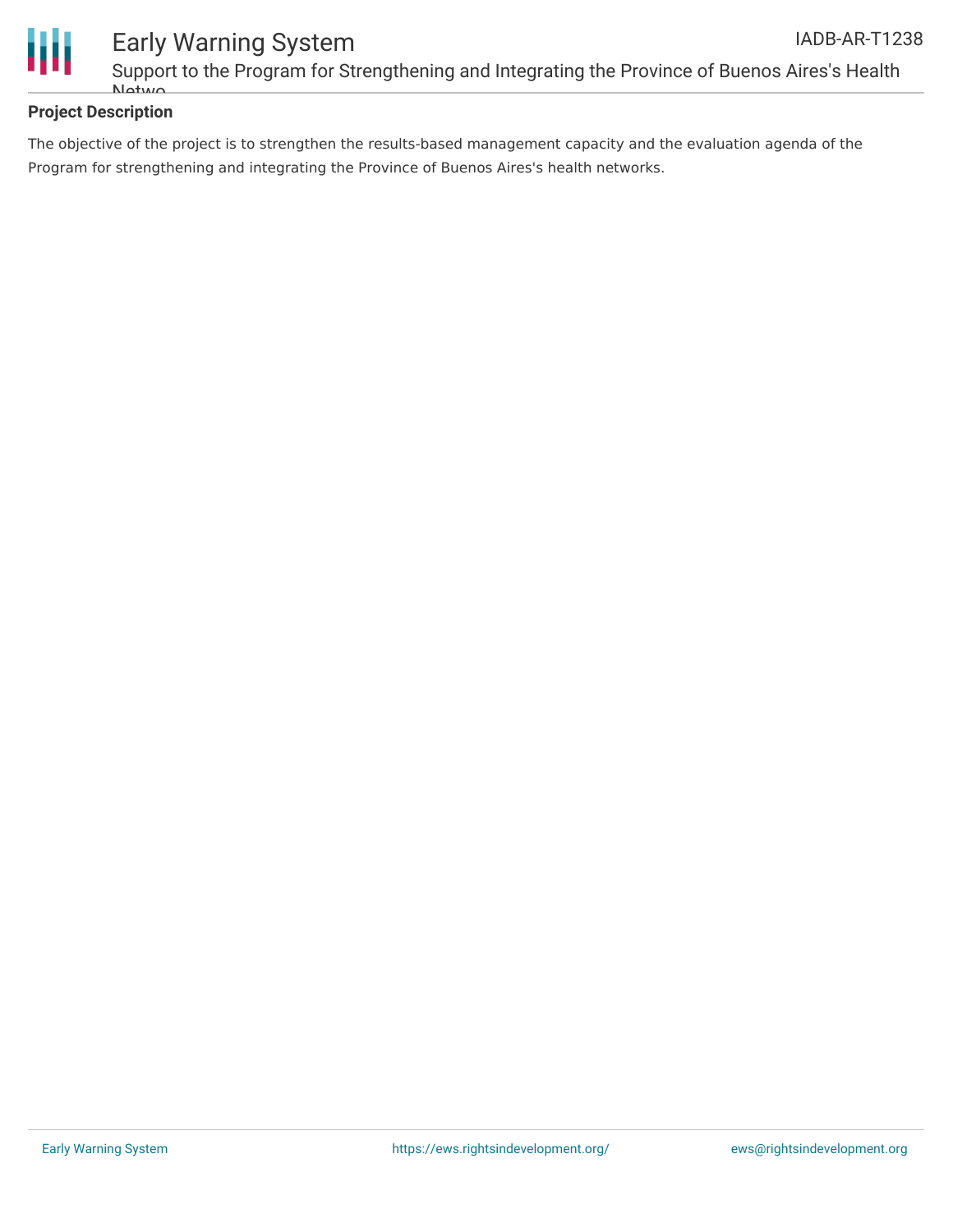

## Early Warning System

#### **Investment Description**

**Netwo** 

• Inter-American Development Bank (IADB)

Ordinary Capital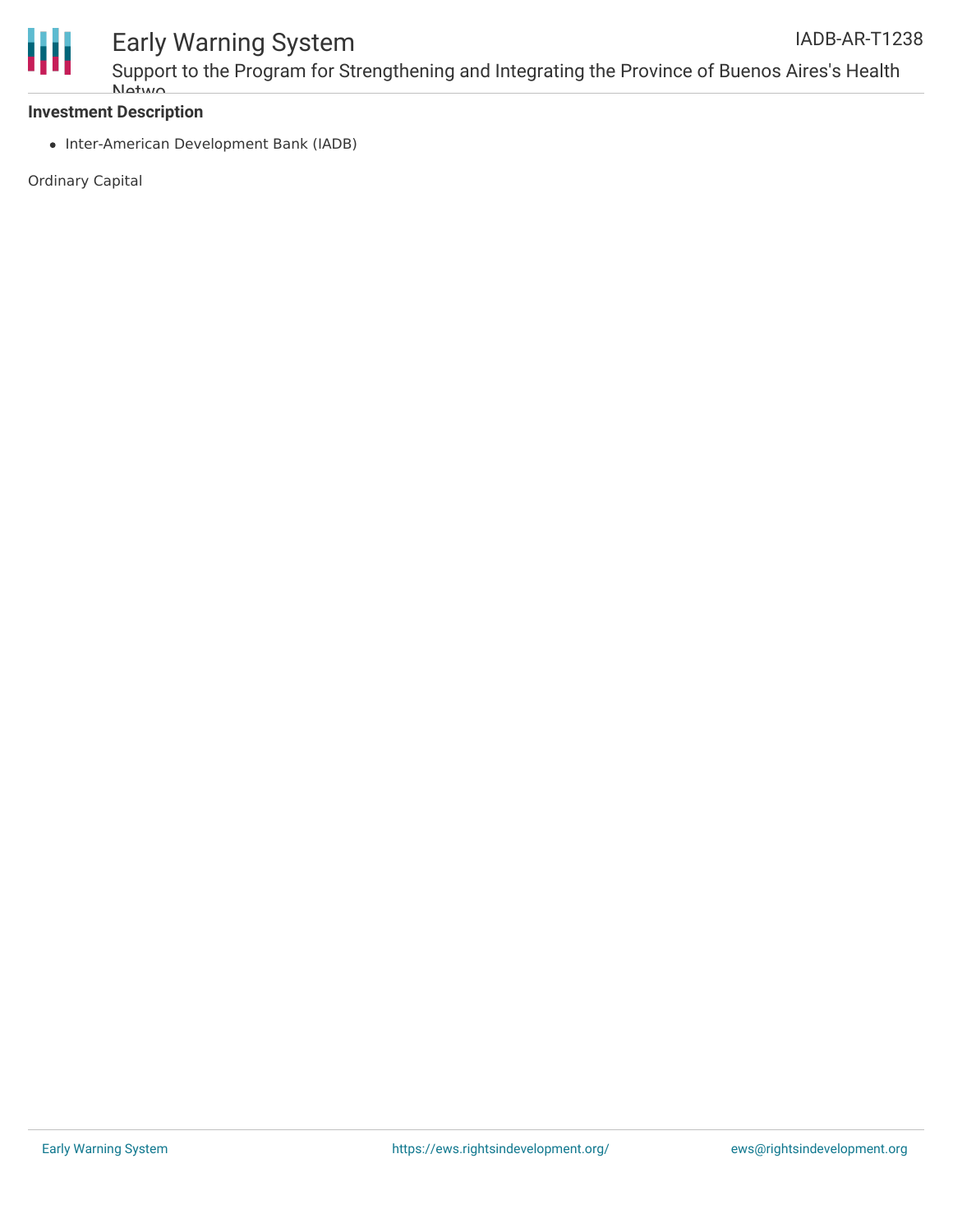

#### **Contact Information**

#### ACCOUNTABILITY MECHANISM OF IADB

The Independent Consultation and Investigation Mechanism (MICI) is the independent complaint mechanism and fact-finding body for people who have been or are likely to be adversely affected by an Inter-American Development Bank (IDB) or Inter-American Investment Corporation (IIC)-funded project. If you submit a complaint to MICI, they may assist you in addressing the problems you raised through a dispute-resolution process with those implementing the project and/or through an investigation to assess whether the IDB or IIC is following its own policies for preventing or mitigating harm to people or the environment. You can submit a complaint by sending an email to MICI@iadb.org. You can learn more about the MICI and how to file a complaint at http://www.iadb.org/en/mici/mici,1752.html (in English) or http://www.iadb.org/es/mici/mici,1752.html (Spanish).